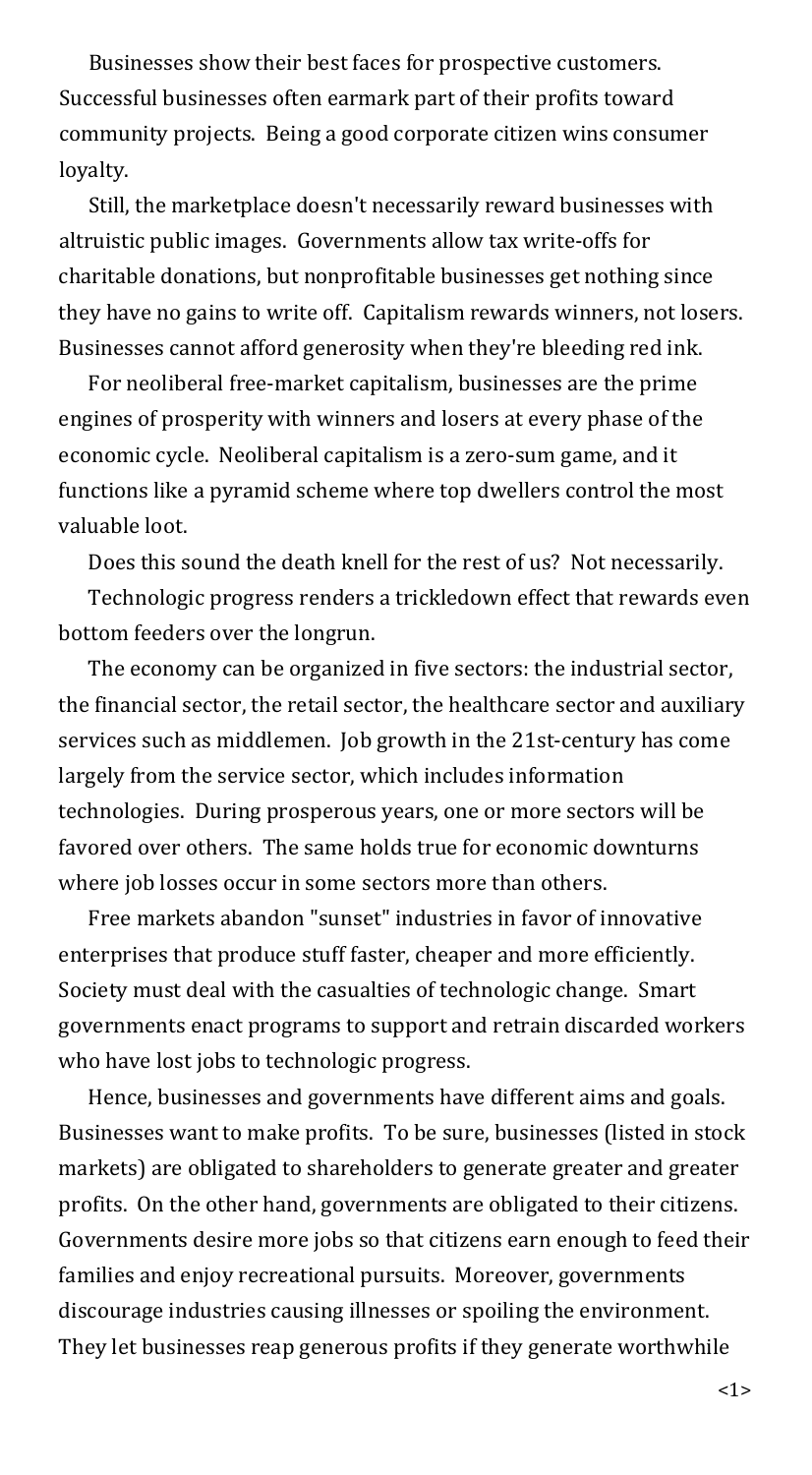jobs and healthful products. Lastly, governments protect citizens from foreign predators and domestic upheavals.

Naturally governments collect taxes. For most citizens this amounts to about half of one's personal earnings, after paying user fees and sales taxes. Top-dwellers on the economic pyramid pay far less in proportion to their assets and earnings. The top-dwellers are believed to create prosperity, so they get loopholes in the free-market system. Fair or unfair, capitalist free markets are far more efficient than government bureaucracies.

Money is a convenient tool in place of straightforward barter. Car dealerships prefer down payments in cash rather than truckloads of potatoes. However, the money supply comes from Central Banks that print bills out of thin air. Governments vouch for the new currency, but the judgments of users give money its ultimate value.

Central Banks lend nine dollars for every dollar they have on hand. Big commercial banks are the recipients of this largess. They in turn lend out nine times their stash to big corporations. With each step down to the real economy, money becomes further diluted, and the interest demanded by the lenders increases.

Retailers, hair stylists, truck drivers and librarians borrow at the highest interest-rates, and they get money diluted to less than 1% of that vouched for by governments. The armed thief who robs a convenience store of \$300 is punished more severely than the whitecollar embezzler who steals \$300 million. Yet citizens show an uncanny trust in governments, despite national debts which have mushroomed to astronomic levels in recent years.

Prices of goods & services follow the laws of supply and demand. It is very hard to predict whether new products will find loads of eager buyers. Established businesses tend to be conservative marketers. They sell "improved" copies of products that already have good track records with consumers. This is why brands have "face" value beyond the products they represent.

To create well-known brands, businesses must spend substantial funds to develop an attractive image. After which, they flood the media with the image until it becomes a familiar topic in the public domain. Through exposure and advertising, branded products acquire a favorable niche in the collective consciousness.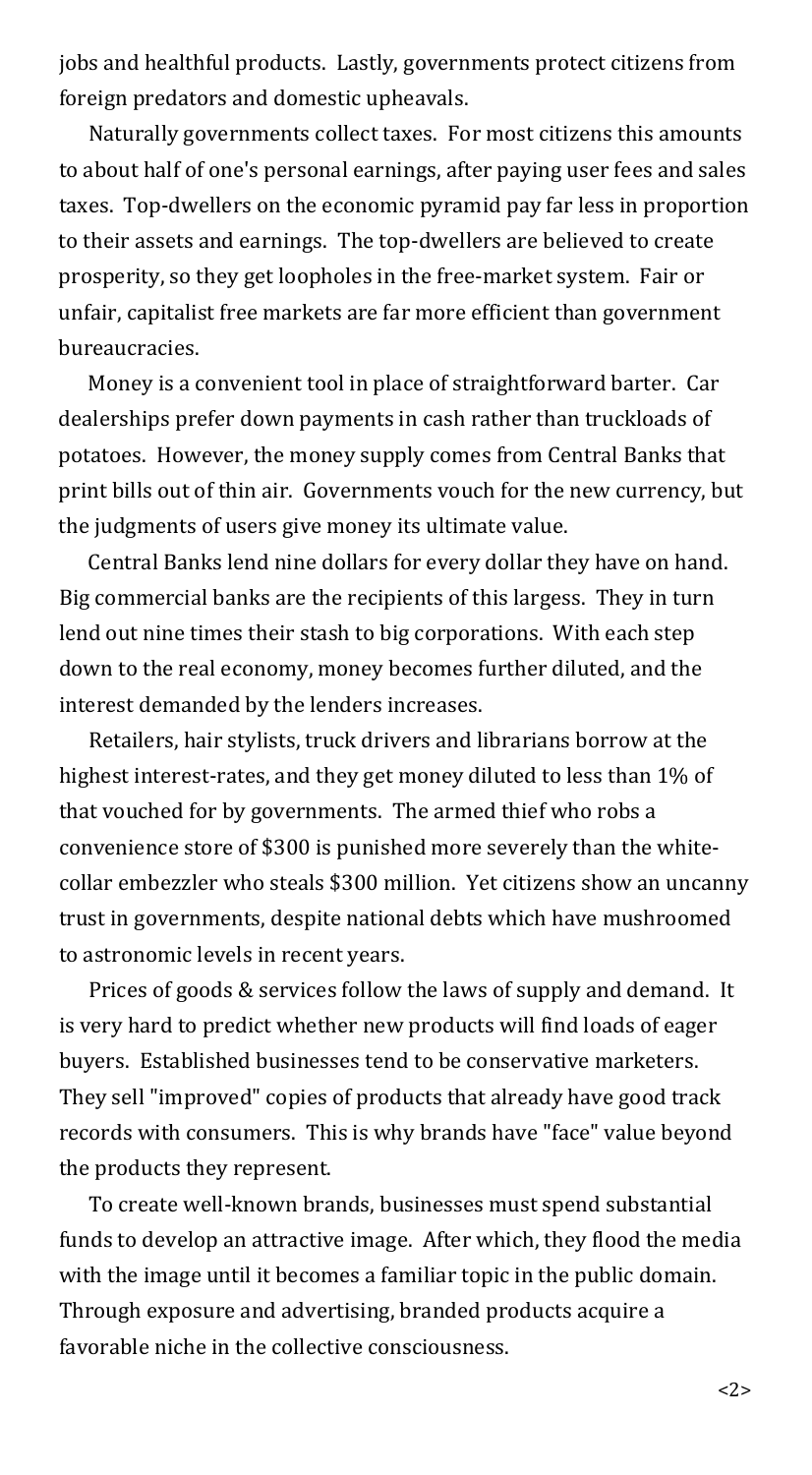Promotional advertising adds to the costs of setting products on retail shelves, and consumers are the ones who ultimately pay the surcharge. In a competitive marketplace, vendors devote substantial funds to advertise their products, yet consumers seldom notice the higher costs, since other products are topped up as well. In extreme cases, shoppers will pay extra for glitzy adverts, deeming them worthwhile if "deluxe" products have a "perceived" reputation for reliability.

Promotional advertising has become a hidden surcharge on the retail prices of everything from smartphones to waste baskets. And there are further surcharges.

When businesses introduce new lines of goods, they need funds for development costs and manufacturing facilities before a single product is sold. Few corporations have enough cash on hand to pay for new product lines. They're forced to borrow from bankers or to issue bonds, either of which must be repaid with interest.

Guess who picks up the tab for corporate expansion and debt repayment?

Consumers pay surcharges on retail products whose prices include development costs, acquisition costs, promotional costs and bonuses for upper management who are orchestrating this financial wizardry.

Nowadays we have a service-oriented economy where dozens of promoters, spin doctors and financial gurus manifest marketplace niches for new products. The greatest invention since the iron-rimmed wheel won't find buyers until substantial amounts of promotional hoopla has been expended. When consumers purchase branded products, they're paying the fees of stock brokers, investment bankers, advert moguls and spin doctors, all of whose cuts are added to retail prices. For some products the overhead may reach as high as 30%.

Neoliberal free markets aren't as efficient as they're touted to be. A simple barter system would be more efficient and cheaper for many folks. That's why smart shoppers check out flea markets and garage sales.

Suppose we take the gross earnings of the median citizen. Some of the total is clawed back right away in withholding taxes and user fees for unemployment insurance and pensions. Goods and services carry surcharges for sales taxes, advert markups and profit margins to pay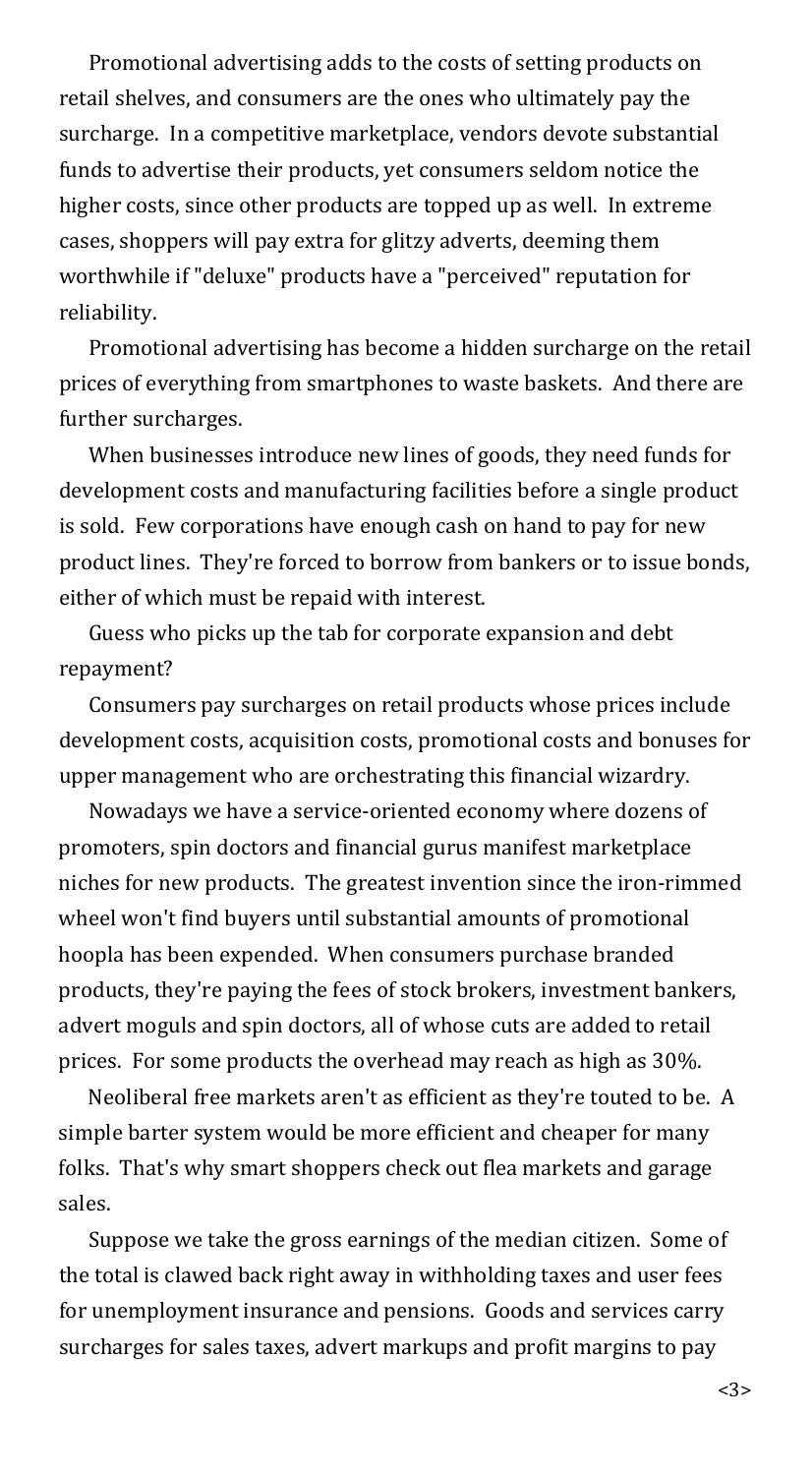back corporate debts. What's left is intrinsic worth. In other words, the basic costs in the human effort and resources that deliver the product to retail shelves. The actual percentages will vary from nation to nation. To be fair, you must balance the tax burden with government services.

In the following diagram you receive a mere 31% in value for whatever you spend.



We expect governments to promote social fairness and prosperity. Should this cost us 69% of our earnings? Has government and freemarket capitalism taken too large a cut?

Major corporations do business all around the globe. If a nation penalizes a multinational corporation, the company will move its operations to another nation. Business investments create jobs, and those investments go to nations where the labor costs and taxes are the lowest. In short, governments have lost leverage with multinationals which gravitate to nations that offer the sweetest deals.

Another problem is technological change. Governments are forever playing catchup since innovative businesses find new ways to bypass